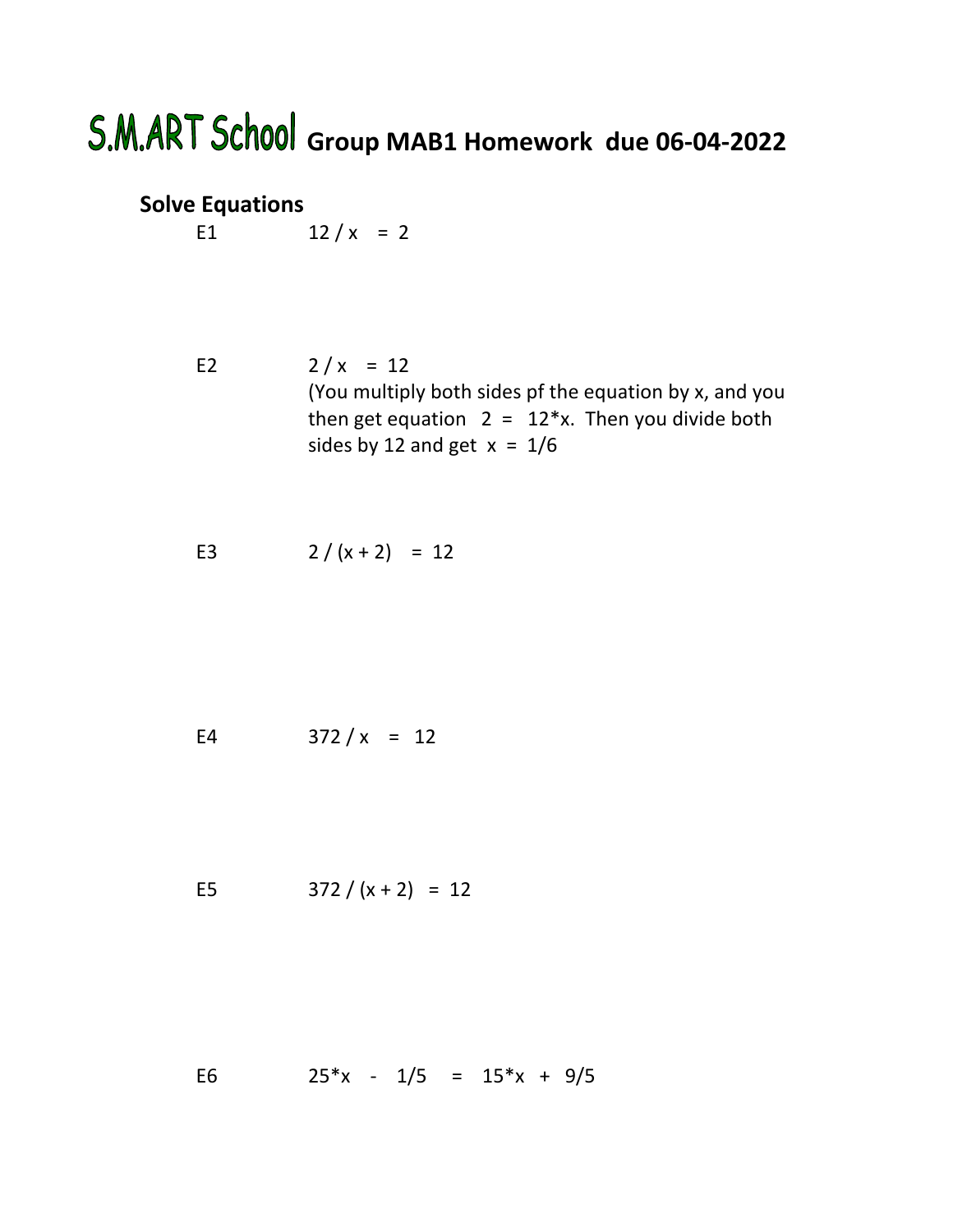E7  $28*x - 3 = 32*x + 7$ 

E8  $2.8*x - 0.3 = 3.2*x + 7/10$ 

E9  $-2.8*x + 0.3 = 3.2*x + 0.7$ 

W1 Rectangle's length increased by 17, and its width decreased by 7. Describe how did the perimeter change?

W2 Emir went to the park. If the area of the park is 1,600 square yards, and the park is in the shape of a square, what is the length and width of the park?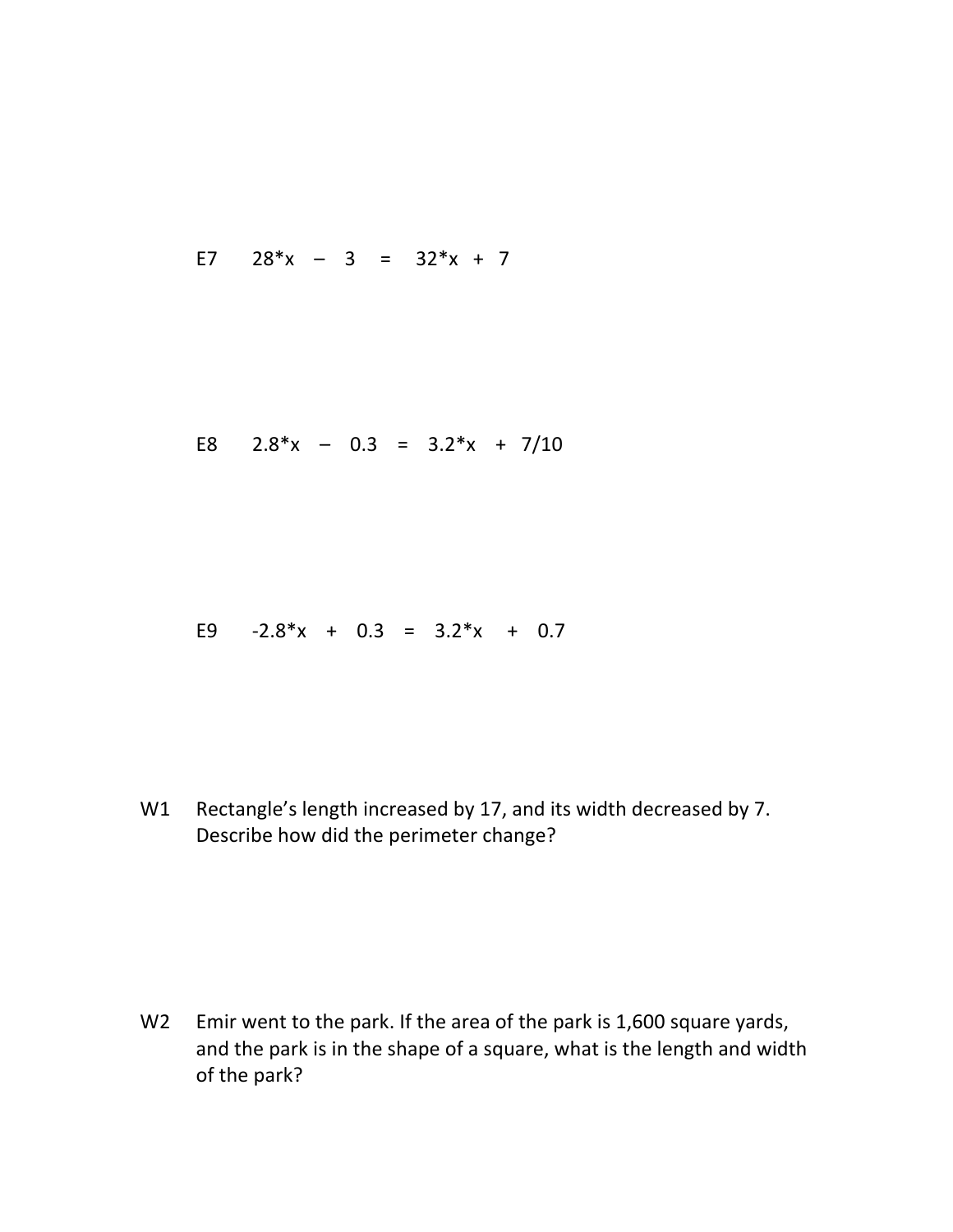W3 Emir went to the park. If the area of the park is 1600 square yards, the park is in the shape of a rectangle, and one side is 100 yards, then what is the length the adjacent side?

W4 During summer holidays Bob Widecheer earned extra money moving lawns. He moves 12 lawns an hour and has 42 lawns to move. How many minutes will it take him?

W5 Paul drove 12 miles for 4 hours. His dog covered the 15 miles distance for 3 hours. Who can cover more in one hour and by how much?

W6 A rope was cut in two pieces so that one piece was 18 inches longer than the other. That piece was also three times longer than the other. How long was each piece of the rope?